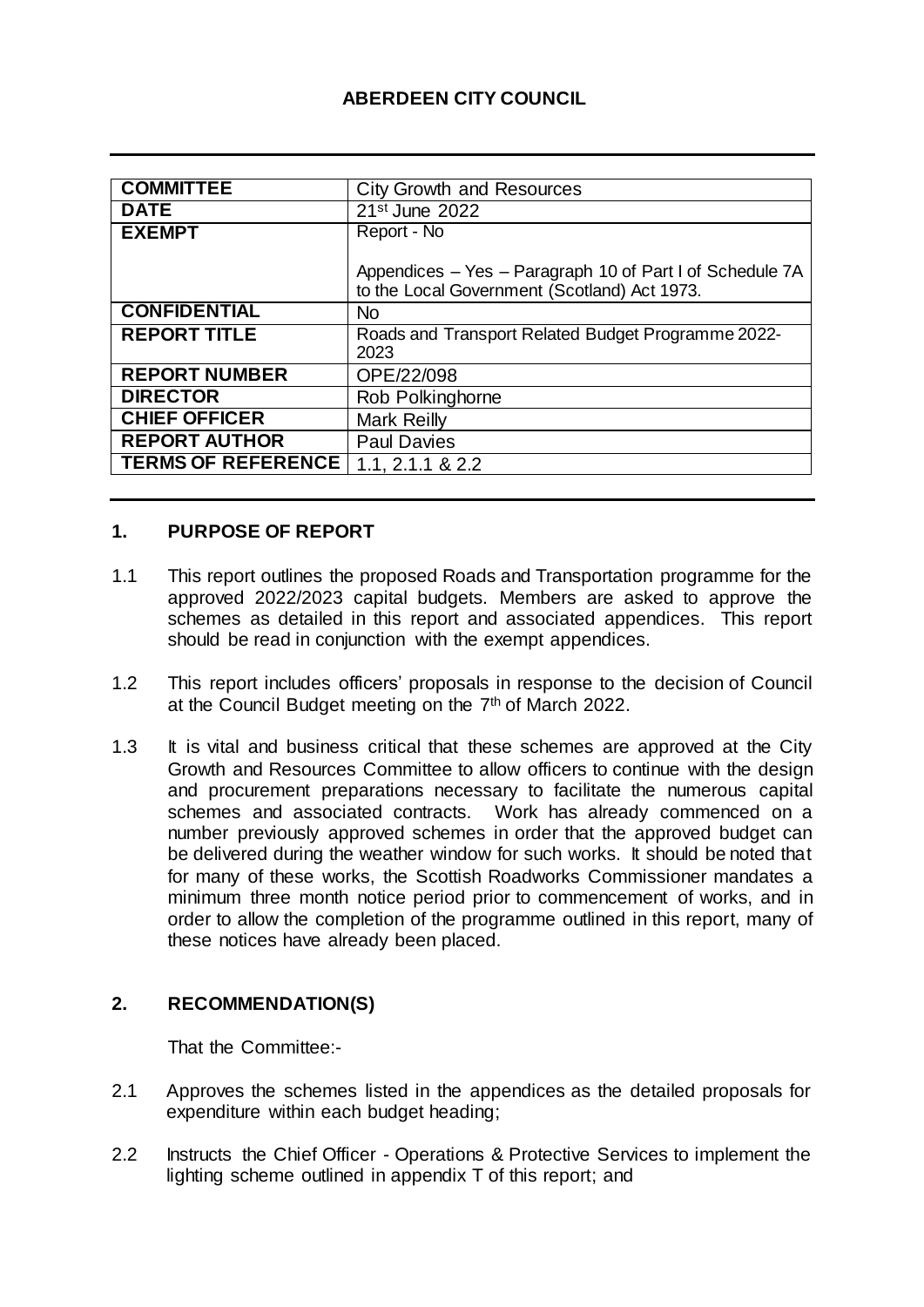2.3 Instructs the Chief Officer - Operations and Protective Services, following consultation with the Head of Commercial and Procurement Services, to undertake or instruct appropriate procedures in accordance with the council's procurement regulations to procure the works referred to in the exempt appendices for the roads capital budget programme for the financial year 2022/23 and award contracts relating thereto.

## **3. CURRENT SITUATION**

- 3.1 The past two years have presented significant challenges to the completion of Roads capital projects. The various restrictions imposed in response to the Covid-19 pandemic have resulted in significant loss of productive time for some teams, as well as adding logistical complications. Whilst we hope that the worst of this is now behind, it is possible that future measures could lead to further challenges, and may have an ongoing impact upon various supply chains.
- 3.2 There is a significant risk that the effects of the war in Ukraine may impact on Roads capital projects in this financial year. The effects of the war on the supply and price of oil, gas and bitumen, have increased some roads material costs by a significant margin. At the time of writing, some suppliers are reporting challenges with the supply of bitumen and will not commit to holding prices for materials beyond a few weeks. Roads surfacing materials have increased in cost by around 15% in the last year and it seems probable that prices may increase further in the current and future years. Officers have endeavoured to estimate pricing for the capital programmes contained within this report at levels which they believe will be achievable based on current best estimates, however if material prices where subject to further significant increases then it may be possible that the allocated budgets may be insufficient to see all schemes completed.
- 3.3 Estimated costs for the individual proposed works are included in the exempt appendices to this report. These are exempt as some schemes will be put out to tender in the open market.

## Carriageway Condition

3.4 In previous years, a Road Condition Index graph was included as an appendix to this report. This was based upon the results of the Scottish Roads Maintenance Condition Survey (SRMCS). This graph from the 2021/2022 report is reproduced below for reference. A full explanation of this SRMCS was included as an appendix to previous reports, however by way of a summary, the SRMCS is completed annually by the firm *WDM* on behalf of all 32 Scottish local authorities for the Scottish Government. The survey uses remote sensing technology to assess the condition of roads in each authority. A sample of roads are surveyed and the results of the survey projected to give a representative network condition. Each year the survey covers all A roads in one direction, 50% of B roads in one direction and a 10% sample of unclassified roads. Whilst on the face of it this would appear to provide a useful network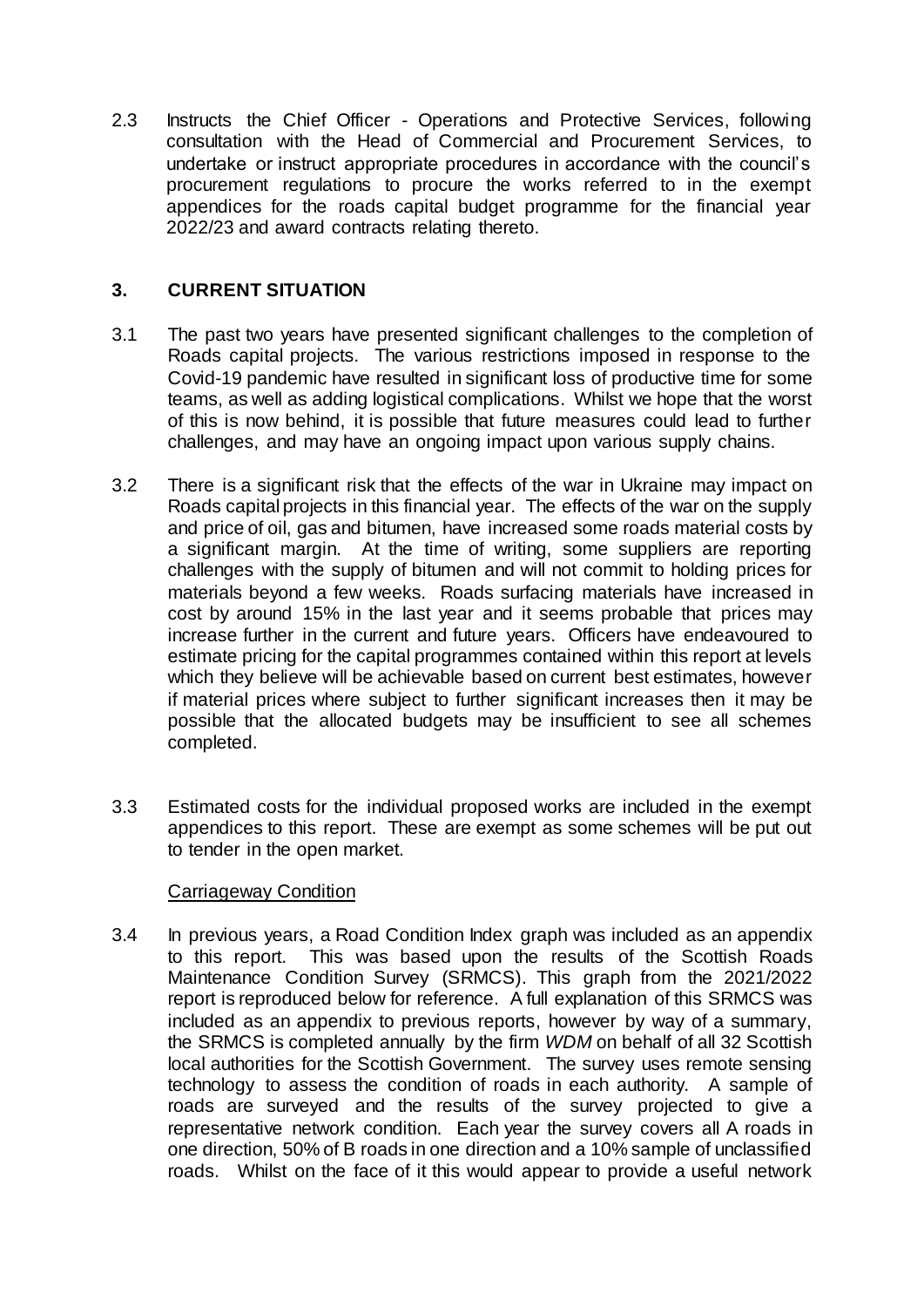overview, the methodology of the survey leads to a sample of the road network rather than a detailed representation, particularly in terms of the road network condition of Aberdeen City Council.



- 3.5 The SRMCS methodology criteria mean that a significant percentage of the network will never be included in the survey. For example, there is a minimum road length of 150m. This, coupled with only a small percentage of the network being surveyed with any regularity means that officers feel that the data from this survey does not reflect the true condition of the ACC adopted road network. Therefore, whilst we will continue to report the Road Condition Index (RCI) produced by the SRMCS as our statutory road condition performance indicator, officers do not consider this to be the most appropriate method available to inform committee of network condition.
- 3.6 Since 2018, a complete digital road network condition survey has been completed by Aberdeen City Council*.* The survey utilises high resolution imagery and post processing to provide a condition assessment of the entire ACC adopted road network. Each road is split into sections of similar condition, and each of these sections is given a condition rating from 1 to 5. 1 represents a pristine section of road, a rating of 2 signifies minor wear, 3 is assigned to sections of road deemed to be in "satisfactory" condition, with areas graded 4 and 5 in need of some degree of maintenance.
- 3.7 This network wide survey approach allows officers to monitor the deterioration of the road network as well as the effectiveness of investment in the network and gives a more holistic overview of the whole of network condition. In April 2018, 30.9% of the ACC adopted road network was rated 4 or 5 meaning that around 305km of network needed some degree of work to improve condition.
- 3.8 In October 2021 the percentage of road rated 4 or 5 for condition had risen to 38.1%. Whilst this is a significant increase from the 2018 survey, it should be noted that the rate of deterioration slowed significantly from the rate observed between 2018 and 2020 during the period 2020-2021. Officers believe that the additional investment in roads has played a key role in halting the observed network deterioration and it is hoped that a survey in late 2022 after the rest of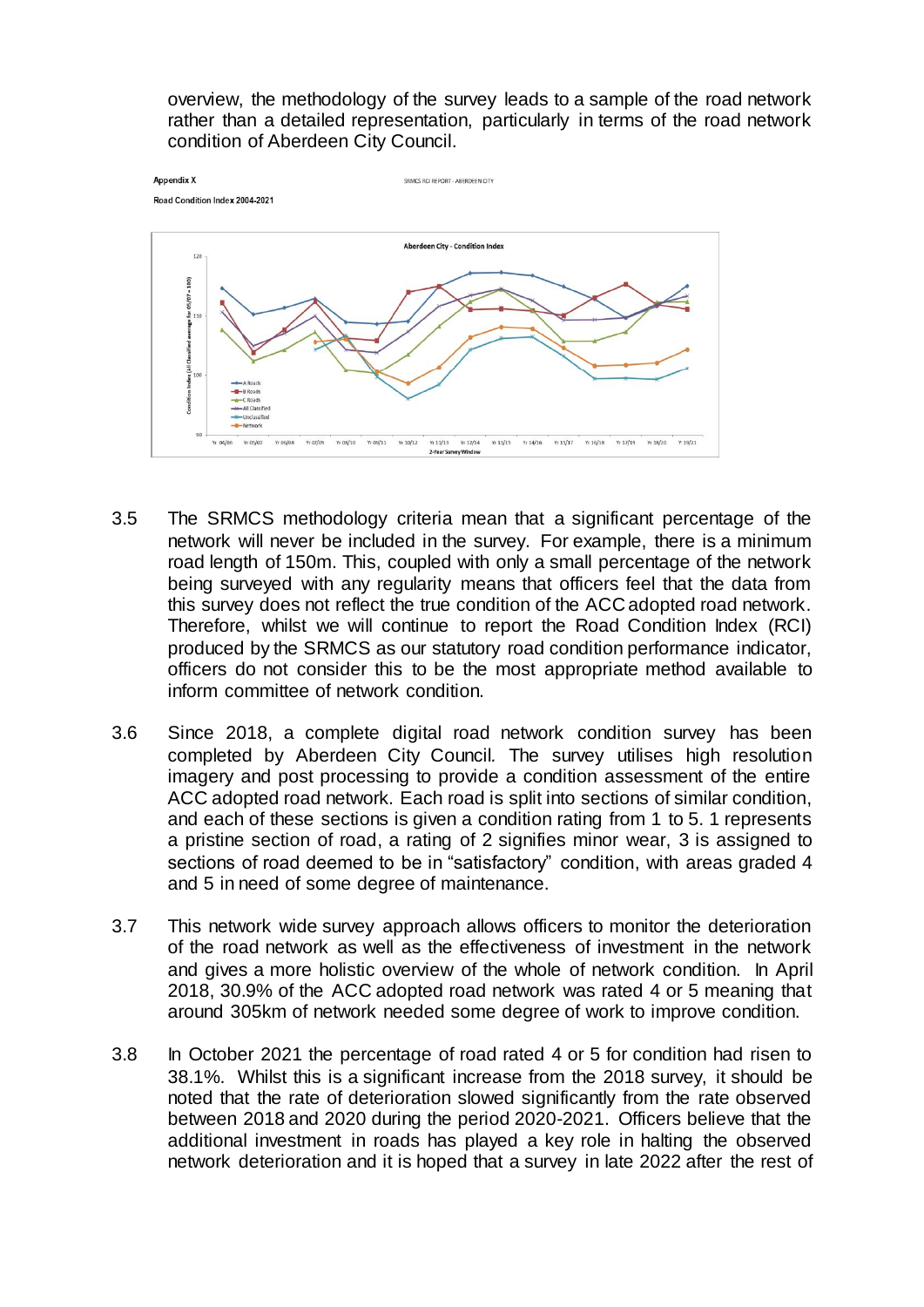the additional investment in roads monies has been spent will show a stabilisation, or slight improvement in overall network condition.

3.9 The condition data suggests, however, that the carriageway surfacing budget of £2.28M is not sufficient to maintain a steady state network condition (please note that carriageway surfacing budget shown below includes carry over from the previous financial year owing to the knock-on effect of the loss of surfacing time during the pandemic). When carriageway surfacing expenditure and digital condition survey results are analysed, once the additional investment in roads monies have been exhausted this year, a sum of around £4.75M per annum is estimated to be required to maintain current average network condition. This is £2.47M higher than the current budget. Officers forecast that the additional investment in roads sum has allowed a decline in network condition to be halted, however if there were no future further investment, a decline in network condition should be anticipated.

| <b>Appendix</b> | <b>Budget title</b>                     | <b>Budget Value</b> |
|-----------------|-----------------------------------------|---------------------|
|                 |                                         |                     |
| A               | Traffic lights and pedestrian crossings | £395,000            |
| B               | Lighting improvements                   | £2,814,000          |
| C               | Lighting improvements - Reserve list    | £N/A                |
| D               | Cycling Walking Safer Routes (CWSR)     | £1,466,722          |
| E               | Footway resurfacing                     | £1,000,000*         |
| F               | Footway resurfacing - Reserve list      | £N/A                |
| G               | Carriageway resurfacing                 | £3,321,000*         |
| Н               | Carriageway resurfacing - Reserve list  | £N/A                |
|                 | Drainage                                | £200,000            |
| J               | Weak and major bridge repairs           | £330,000            |
| K               | Signage                                 | £30,000             |
|                 | Flooding and coastal protection schemes | £1,183,000          |
| M               | A92/A96 De-trunked programme            | £820,000            |
| N               | A92/A96 De-trunked<br>programme         | £N/A                |
|                 | Reserve list                            |                     |
| O               | Additional investment in roads          | £3,878,000          |
| P               | NESTRANS related works - Presented      | £265,000            |
|                 | for information only                    |                     |
| Q               | Revenue works - Presented<br>for        | £6,465,869          |
|                 | information only                        |                     |
| T               | Lighting in St. Nicolas Kirkyard        | £250,000            |

3.10 The appendices to this report set out the proposed capital works which will be funded through the approved capital budgets for each of the following areas:

\*Figure includes carry over from 2021-2022 financial year

- 3.11 Estimated costs for the individual proposed works are included in the exempt appendices to the report which are contained in the exempt section of the agenda. These are exempt as some schemes will be put out to tender in the open market.
- 3.12 The proposals presented are in line with the transportation strategy to provide safe crossing, promote active travel and reduce traffic speeds with the aim of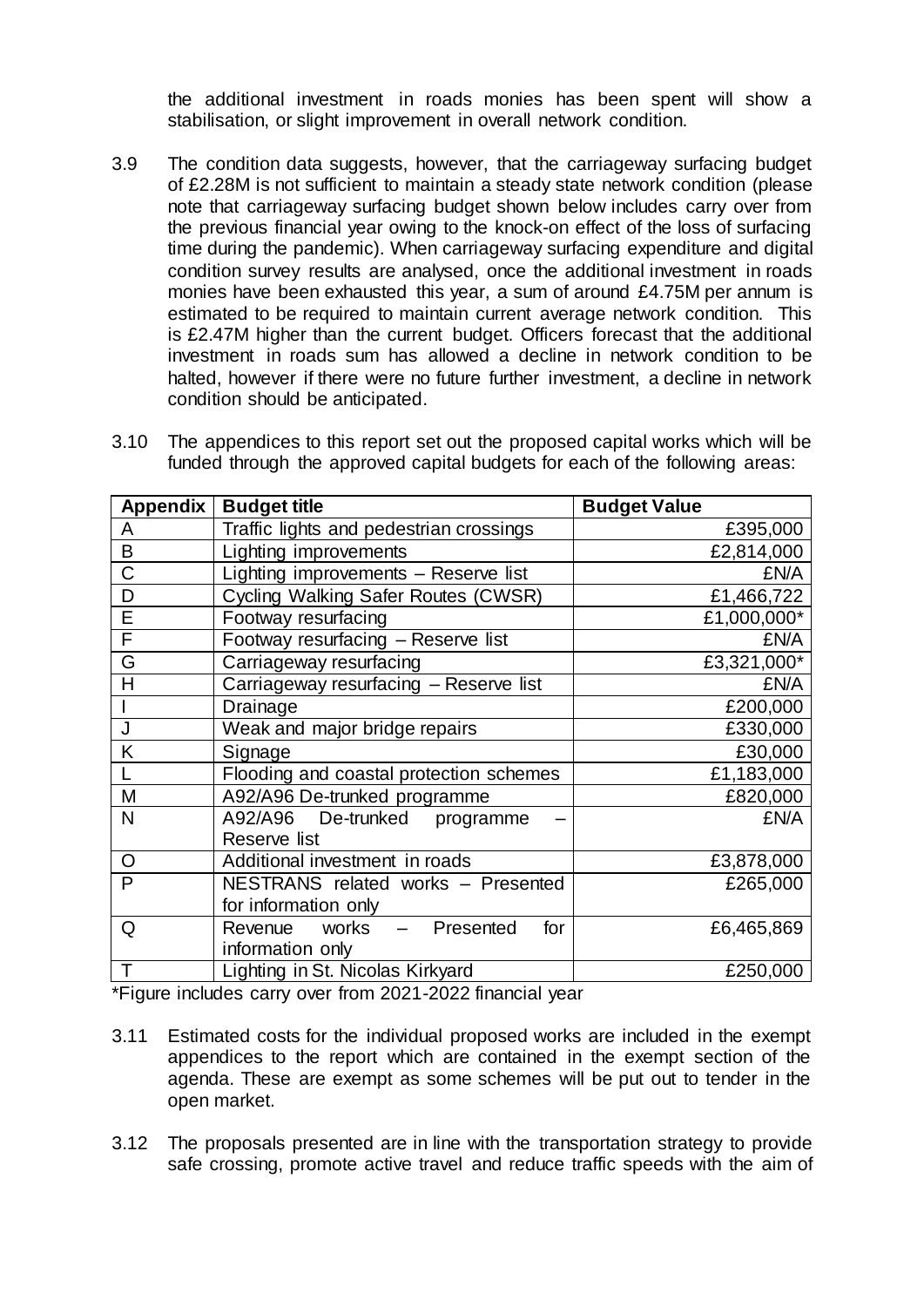contributing to accident reduction and the improvement of safety for all road users.

### **Decision of Council**

- 3.13 The following motion was approved by Council on the  $7<sup>th</sup>$  of March 2022:
- 3.14 *Instructs the Chief Officer – Operations and Protective Services to reprioritise schemes already committed and add the resurfacing of the Hazlehead car park beside the old bus terminus and the resurfacing of North Burn Avenue, Westholme Crescent North, Stronsay Avenue and Angusfield Avenue, all to be taken from the additional £10m investment in roads that was committed.*
- 3.15 Prior to the motion being raised, officers had a provisional programme for the remainder of the £10M additional capital investment. To facilitate the instructions of the motion, some schemes have been moved from the additional capital programme to the reserve list. Of the four roads listed in the motion, only Westholme Crescent North had been identified for surfacing in this financial year. The remaining three roads were not deemed as high priority as those they have displaced on the additional capital programme list. Officers have assessed each site and made treatment recommendations based upon these assessments. Northburn Avenue and Angusfield Avenue are in a condition where patching and then surface dressing would be appropriate as a resurfacing method as it is a cost-effective way of prolonging the life of a surface which is in generally good but worn condition. Further details of officers recommended treatments for each site can be found in appendix R.
- 3.16 It is worth noting that the Hazlehead carpark is not adopted and is not maintained by the roads service. Grounds, who maintain the carpark, have been consulted regarding officer's proposals for the car park. Maintenance liability will not be transferred to the roads service upon completion of the surfacing.

#### **4. FINANCIAL IMPLICATIONS**

- 4.1 Expenditure will be in accordance with the council's approved capital budgets for the 2022/2023 financial year.
- 4.2 It should be noted that outside market challenges have the potential to significantly impact this, and future, year's programmes. The ongoing war in Ukraine, the continued effects of the global pandemic and Brexit have led to increased and uncertain prices from suppliers with no obvious signs of prices stabilising in the short term. All financial values in this report are based upon best estimates of what costs will be this year, however if material prices continue to rise, sums significantly higher than those quoted in this report will be required. There is a significant risk that should material prices continue to rise, it may not be possible to complete the programmes outlined in the appendices to this report.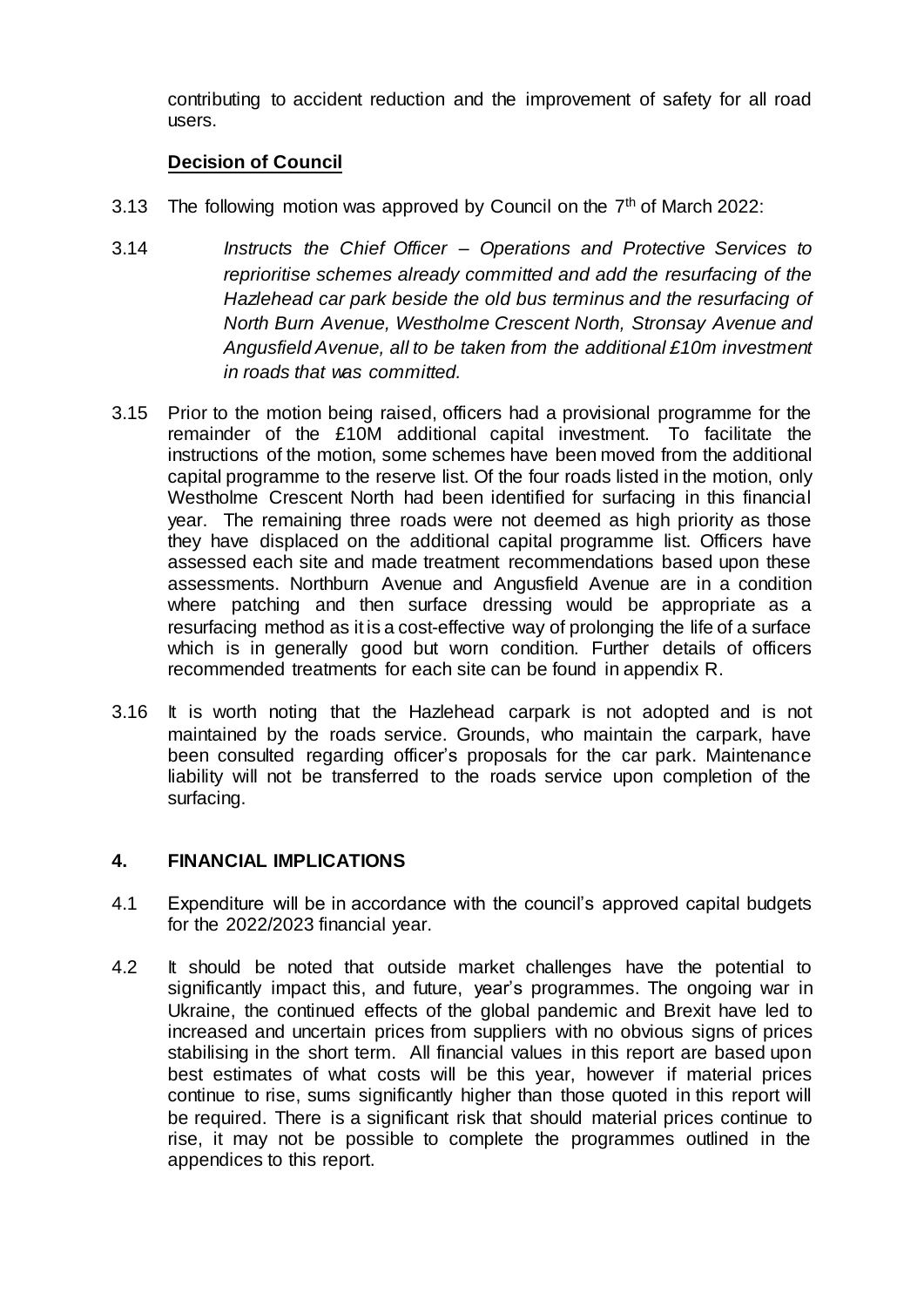## **5. LEGAL IMPLICATIONS**

5.1 There are no direct legal implications arising from the recommendations of this report.

### **6. ENVIRONMENTAL IMPLICATIONS**

- 6.1 Resurfacing and renewing carriageway and footway assets with bituminous materials comes with an inherent negative environmental impact due to the use of quarried materials and oil-based binders. However, at present, there is no viable lower carbon alternative to the bituminous surfacing methods being used and the Council has a statutory obligation to maintain these assets.
- 6.2 Officers are monitoring this market and looking at new technologies as they become available and will look to trial new lower carbon impact options where appropriate. The use of techniques to preserve carriageway which is in good condition to minimise resurfacing is being investigated, however this presents a challenge as current resources are not sufficient to carry out pro-active carriageway treatments.
- 6.3 In a bid to reduce carbon emissions, electric plant (including vans, diggers) and tools, such as saws, are being used and trialled with a view to reducing operational carbon output.
- 6.4 A multi-year programme has seen traditional halogen streetlighting replaced with more efficient LED lighting. Lit bollards are being replaced with reflective boards, where appropriate, further reducing energy consumption.
- 6.5 The roads service will review sites where footway resurfacing is being carried out to identify sites where it may be appropriate to plant trees. While trees have a positive environmental impact, care must be taken to only plant where appropriate so as not to cause damage to the surrounding footway and carriageway assets which could negate any benefit brought by the tree.

## **7. RISK**

| Category              | <b>Risks</b>                                                                                                                     | <b>Primary</b><br><b>Controls/Control</b><br><b>Actions to achieve</b><br><b>Target Risk Level</b>              | *Target Risk<br>Level (L, M or<br>H)<br>*taking into<br>account<br>controls/control<br>actions | *Does<br><b>Target</b><br><b>Risk</b><br>Level<br><b>Match</b><br><b>Appetite</b><br>Set? |
|-----------------------|----------------------------------------------------------------------------------------------------------------------------------|-----------------------------------------------------------------------------------------------------------------|------------------------------------------------------------------------------------------------|-------------------------------------------------------------------------------------------|
| <b>Strategic Risk</b> | Failure to appropriately<br>maintain the assets<br>outlined in this report<br>will lead to network<br>deterioration, risking the | By appropriately<br>maintaining assets,<br>the Council can<br>ensure that strategic<br>risk level is minimised. |                                                                                                | Yes                                                                                       |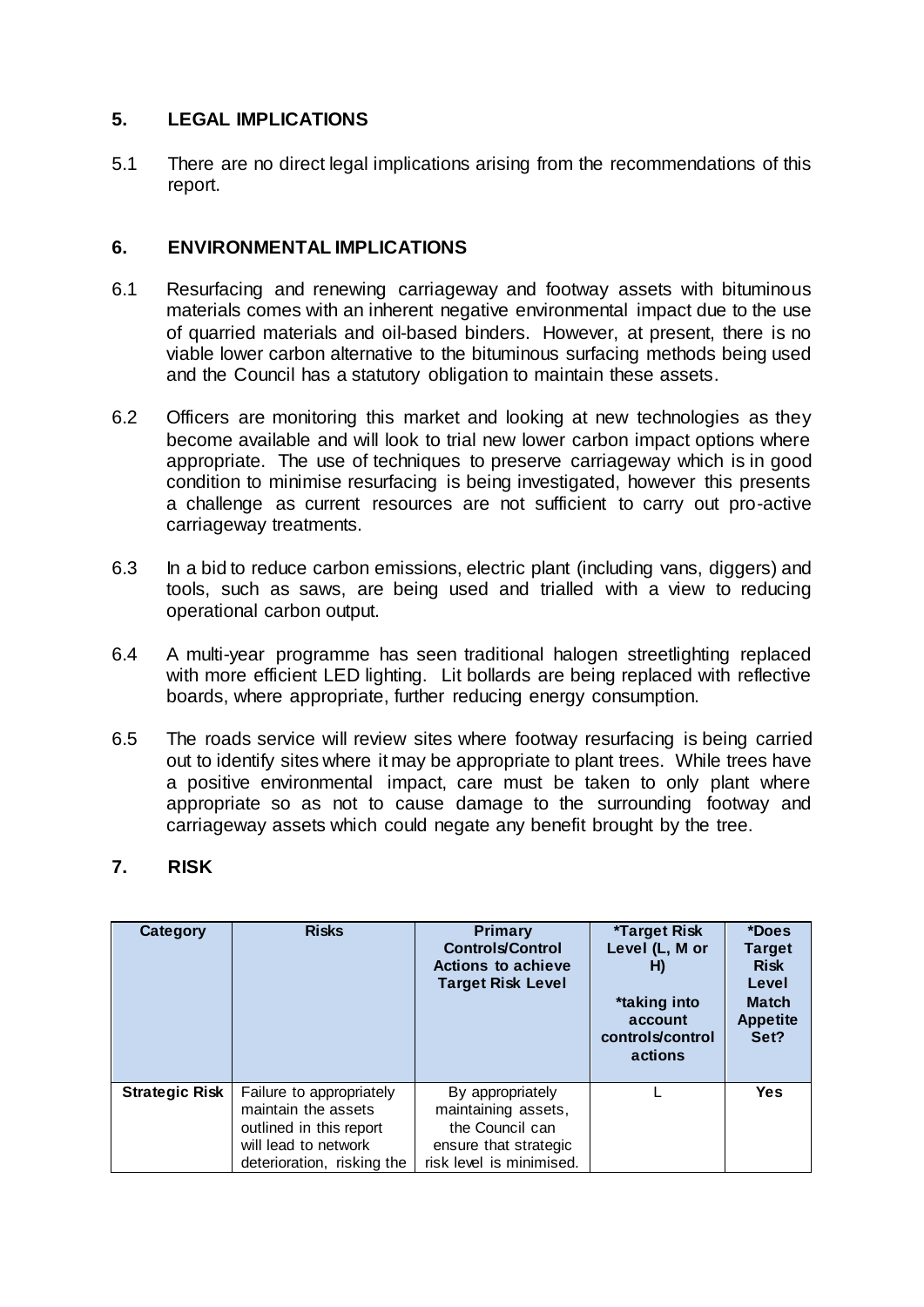|                    | Council's ability to                                                                                                                                                                                                                                                                  |                                                                                                                                                                                                        |            |
|--------------------|---------------------------------------------------------------------------------------------------------------------------------------------------------------------------------------------------------------------------------------------------------------------------------------|--------------------------------------------------------------------------------------------------------------------------------------------------------------------------------------------------------|------------|
| Compliance         | deliver on its LOIP.<br>It is a statutory duty for<br>the Council to maintain<br>adopted assets. Failure<br>to do so would be a<br>breach of this duty and<br>would render the<br>Council open to legal<br>claims for<br>compensation.                                                | By appropriately<br>maintaining assets<br>and operating a robust<br>set of inspection<br>regimes, the Council<br>can minimise risk of<br>statutory non-<br>compliance.                                 | <b>Yes</b> |
| <b>Operational</b> | Failure to adequately<br>maintain assets will<br>lead to deterioration<br>and increased numbers<br>of safety<br>defects/maintenance<br>issues on those assets.<br>This will create a<br>substantial operational<br>burden.                                                            | By appropriately<br>maintaining assets,<br>the Council can<br>ensure that the<br>operational burden<br>resulting from safety<br>defects is minimised.                                                  | <b>Yes</b> |
| <b>Financial</b>   | Failure to adequately<br>maintain assets will<br>lead to increased<br>deterioration and<br>increased future repairs<br>costs across the<br>network.                                                                                                                                   | Appropriate<br>maintenance of assets<br>will lead to a lower<br>whole of life asset<br>maintenance cost.                                                                                               | <b>Yes</b> |
| Reputational       | The deterioration of the<br>assets to which this<br>report relates are highly<br>visible to our<br>customers. Failure to<br>maintain these will<br>result is reputational<br>damage. A significant<br>number of customer<br>enquiries relate to the<br>conditions of these<br>assets. | By appropriately<br>maintaining assets,<br>reputational damage<br>can be minimised,<br>although it is<br>acknowledged that a<br>level of dissatisfaction<br>with asset condition<br>will always exist. | <b>Yes</b> |

# **8. OUTCOMES**

| <b>COUNCIL DELIVERY PLAN</b>                                                                                        |                                                                                                                                                                         |
|---------------------------------------------------------------------------------------------------------------------|-------------------------------------------------------------------------------------------------------------------------------------------------------------------------|
|                                                                                                                     | <b>Impact of Report</b>                                                                                                                                                 |
| <b>Aberdeen City Council</b><br><b>Policy Statement</b>                                                             |                                                                                                                                                                         |
| Section iii<br>Place<br>5. Continue to invest to<br>resurface damaged roads<br>and pavements throughout<br>the city | The proposals within this report cover the plans to<br>spend the capital budget for roads as well as the<br>remainder of the £10M additional investment<br>in<br>roads. |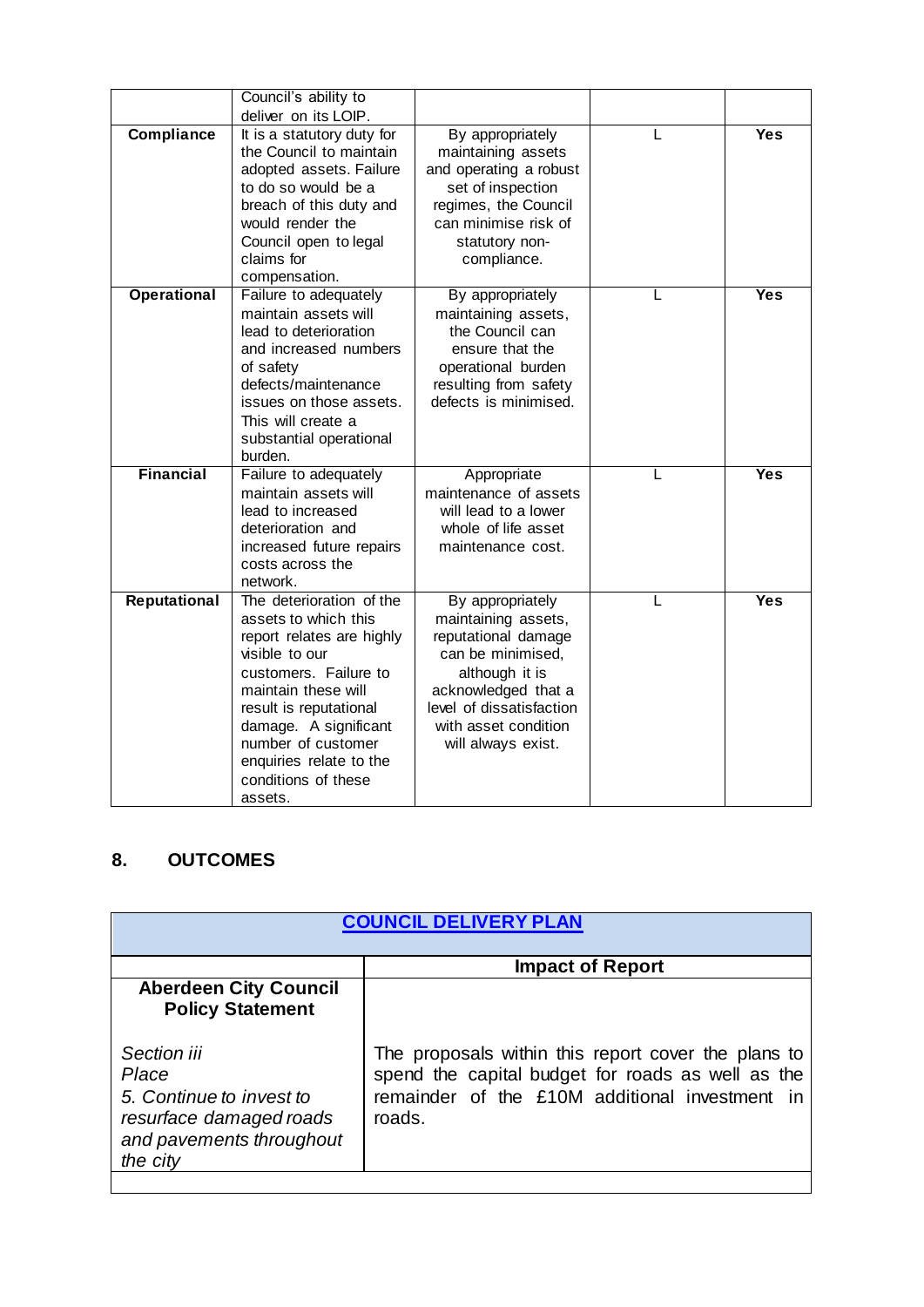| <b>Aberdeen City Local Outcome Improvement Plan</b>   |                                                                                                                                                                       |  |
|-------------------------------------------------------|-----------------------------------------------------------------------------------------------------------------------------------------------------------------------|--|
| Stretch<br>Place<br>Prosperous<br>Outcomes            | 14. Increase sustainable travel: 38% of<br>people walking and 5% of people<br>cycling as main mode of travel by 2026.                                                 |  |
|                                                       | This report details footway and carriageway<br>improvement schemes which are necessary to<br>provide customers with a safe infrastructure for<br>walking and cycling. |  |
|                                                       |                                                                                                                                                                       |  |
| <b>Regional and City</b><br><b>Strategies</b>         |                                                                                                                                                                       |  |
| <b>NESTANS</b><br>Regional Transport Strategy<br>2040 | The proposals set out in the appendices to this report<br>support the NESTRANS regional transport strategy<br>and include schemes funded by NESTRANS.                 |  |

## **9. IMPACT ASSESSMENTS**

| <b>Assessment</b>        | <b>Outcome</b>                                             |
|--------------------------|------------------------------------------------------------|
| <b>Integrated Impact</b> | This report has positive implications for safer travel and |
| <b>Assessment</b>        | improved network accessibility.                            |

#### **10. BACKGROUND PAPERS**

10.1 Roads and Transport Related Budget Programme 2021-2022

#### **11. APPENDICES**

11.1 The full list of appendices is outlined below:

## Appendix A **Traffic lights and pedestrian crossings** A capital budget of £395,000 has been allocated to allow the continued modernising of the systems across Aberdeen. Corridor delays are reduced by the upgrading of these outmoded systems ensuring improved connectivity and greatly minimising potential delays caused by the need to obtain outdated parts.

Appendix B **Lighting improvements** Planned lighting improvements have been allocated a capital budget of £2,814,000. This will be used for the replacement of lighting columns that have been identified as potentially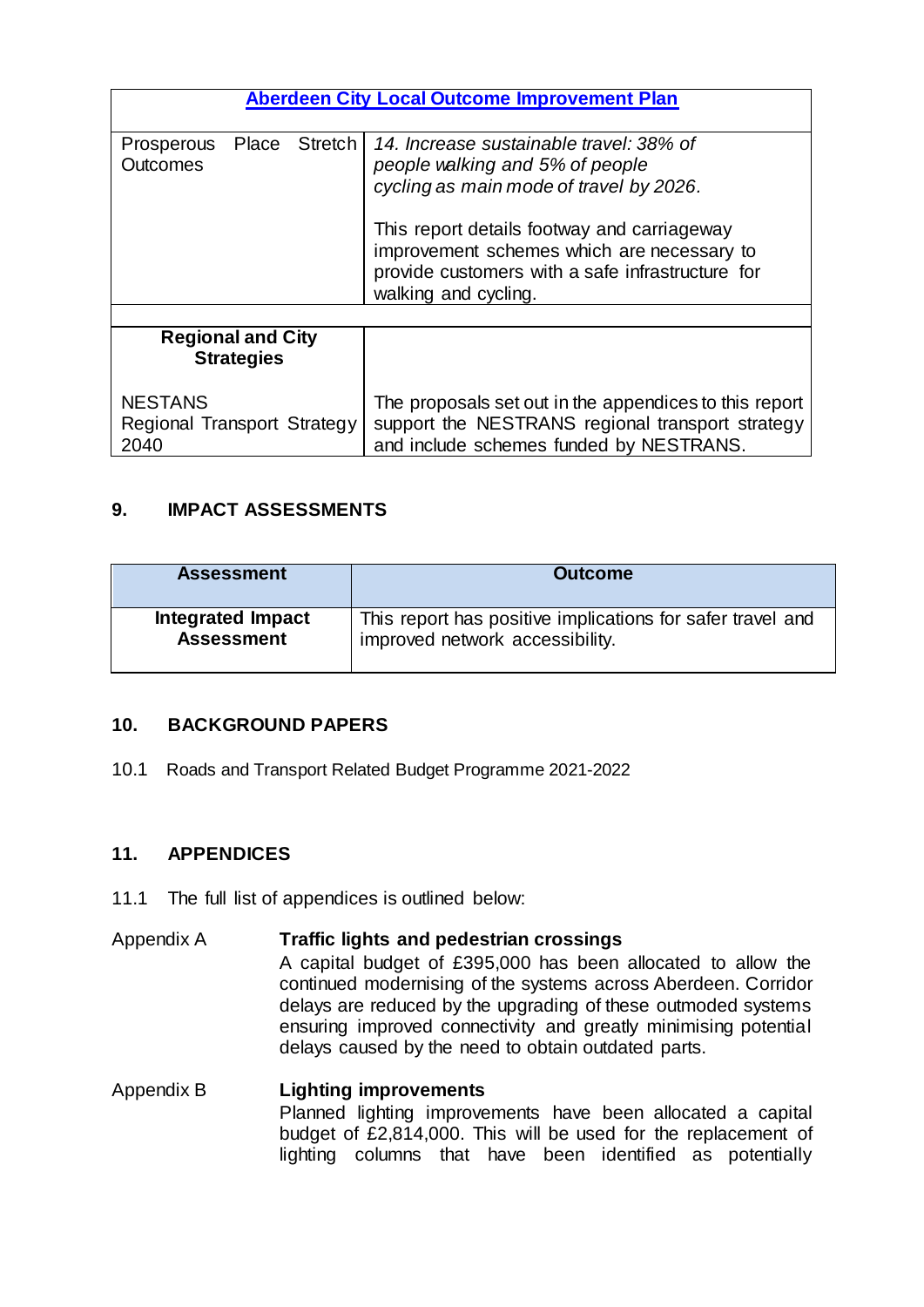dangerous or beyond their design life, as well as the continued modernisation of all lighting to LED.

Appendix C **Lighting improvements – Reserve** 

The reserve programme should there be an underspend on any of the list as detailed in appendix B, or for substitution should unforeseen circumstances mean that scheme(s) from appendix B cease to be required, or become impossible to implement.

### Appendix D **Cycling Walking Safer Routes (CWSR)**

A grant of £1,466,722 has been awarded by the Scottish Government for Cycling Walking Safer Routes (CWSR) projects in Aberdeen. The programme for these works is detailed in appendix D and will provide significant road safety benefits in an effort to achieve accident reduction as well as reduce the number and severity of injuries sustained in road traffic accidents across the city. All schemes will be implemented as soon as possible subject to the successful promotion of any required legislation.

## Appendix E **Footway Resurfacing**

A budget of £1,000,000 has been allocated for footway resurfacing. The programme has been formulated on the basis of detailed surveys and targeted at footways categorised as being in a bad or poor condition.

#### Appendix F **Footway Resurfacing – Reserve list**

The reserve scheme list for substitution of schemes should it not be possible to implement any of the proposed 2022/2023 schemes, or should there be underspend of the schemes detailed in appendix E.

#### Appendix G **Carriageway Resurfacing**

The capital carriageway resurfacing programme has been allocated a budget of £3,321,000. The programme has been prepared using the most recent full network condition assessment carried (see section 3.6 of this report for more information). Based upon this survey, a scheme list was generated which used the road condition and strategic importance to rank proposed schemes. These were then reviewed and sense checked by officers to prepare the resurfacing list as detailed in appendix G. This approach is aimed at ensuring consistency of decisionmaking.

# Appendix H **Carriageway Resurfacing – Reserve list**

The reserve scheme list for substitution of schemes should it not be possible to implement any of the proposed 2022/2023 schemes, or should there be underspend of the schemes detailed in appendix G. The methodology used to prepare this list is the same as that of appendix G.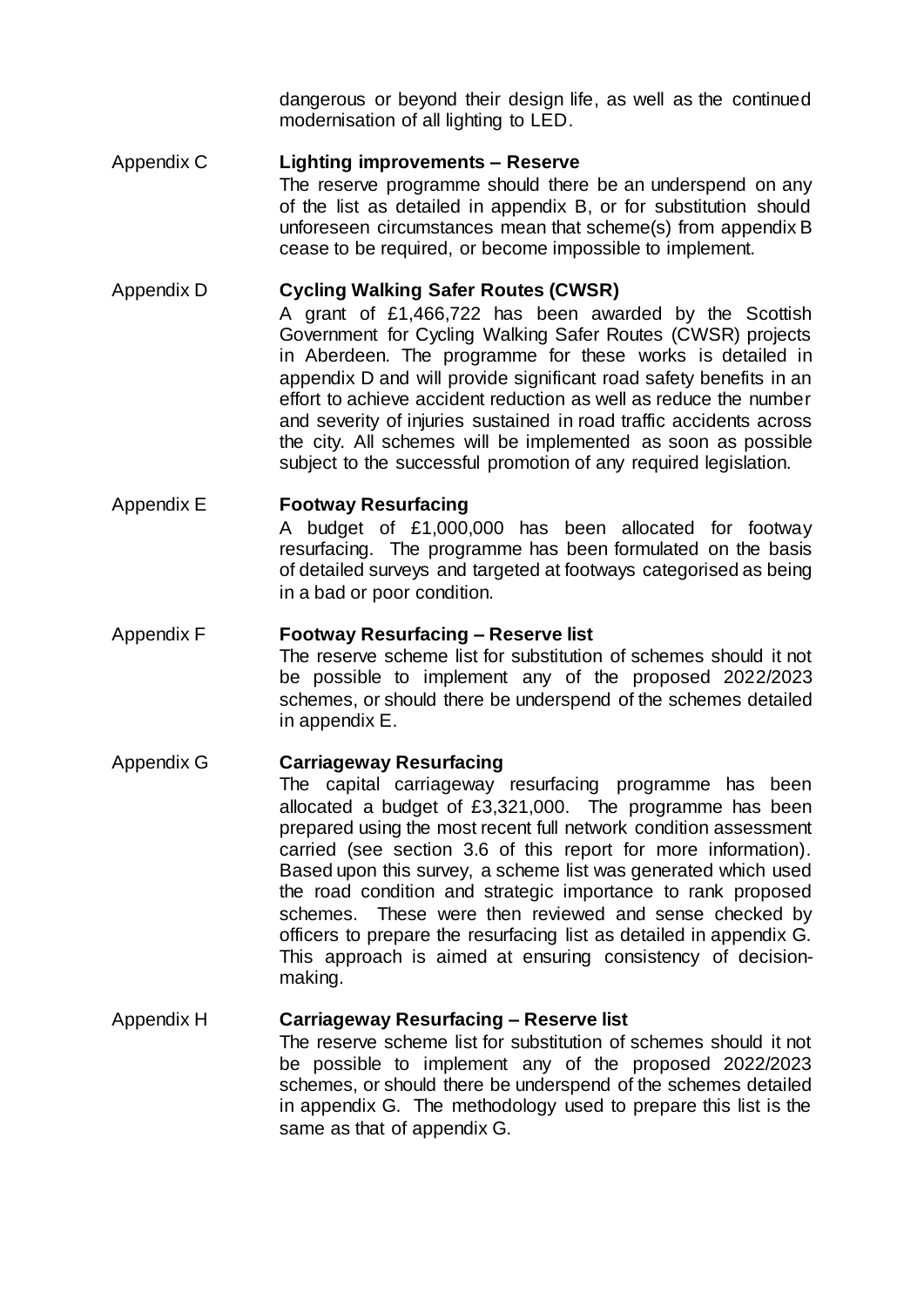Appendix I **Drainage** A capital budget of £200,000 has been allocated for the drainage works. Appendix J **Weak and major bridge repairs** A capital budget of £330,000 has been allocated for bridge surveys and for major bridge works. Appendix K **Signage** A capital budget of £30,000 has been allocated for a road sign replacement programme. Appendix L **Flooding and coastal protection schemes** A capital budget of £1,183,000 has been allocated for the initial design works for flood prevention and coastal protection schemes. Appendix M **A92/A96 De-trunked programme** The programme of works to be carried out on the A92/A96, detrunked sections of road during 2022/2023. These works will be funded by the money passed from Transport Scotland to Aberdeen City Council as part of the de-trunking settlement. Appendix N **A92/A96 De-trunked programme – Reserve list** The programme of works that will be carried out on the A92/A96, de-trunked sections of road during 2022/2023 should there be underspend on any of the schemes detailed in appendix M, or should it not be possible to complete any of these schemes. Appendix O **Additional investment in roads** An additional capital budget of £10 million was allocated to the roads service to be spent over years 2018-2019 through to 2022- 2023. This list outlines the schemes which will be completed with the remaining £3,878,000 of this allocation. The schemes on this list have been selected using the same methodology used for appendices E and G. Should there be any underspend on any schemes listed in appendix O, additional schemes from appendix H will be completed to this value. Appendix P **NESTRANS related works (presented for information only)** Summary of works to be completed using NESTRANS funding. Appendix Q **Revenue works (presented for information only)** Summary of the proposed revenue budget. Appendix R **Officers recommendations in relation to the motion, reproduced in section 3.14 of this report** Appendix S **Addition Budget Lines** Appendix T **Officers proposal for the budget line, Lighting in St. Nicolas Kirkyard**